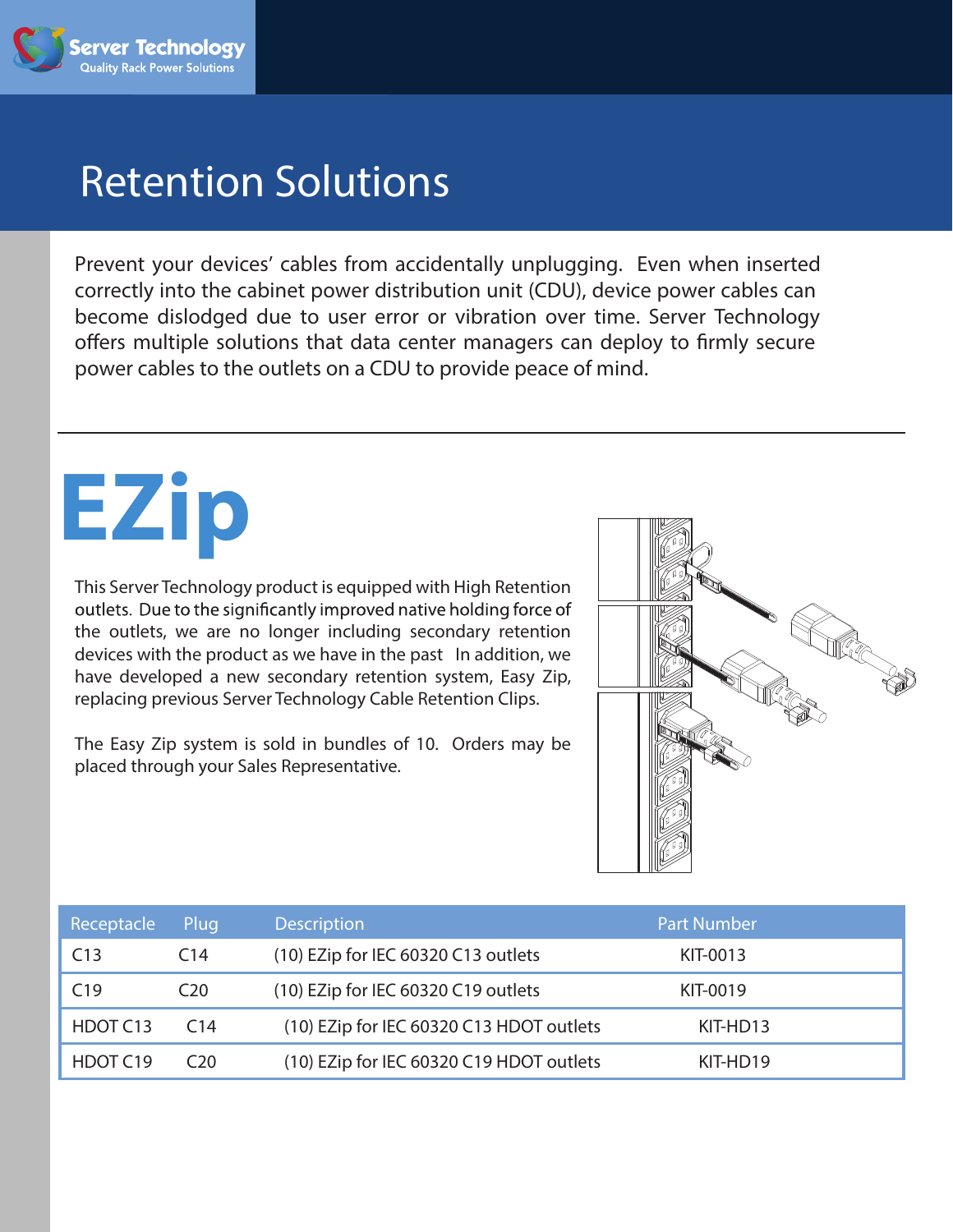

# Cord **Sleeve**

Prevent your devices' cables from accidentally unplugging. Even when inserted correctly into the cabinet power distribution unit, device power cables can become dislodged due to user error or vibration over time. This thin plastic sleeve provides a more snug fit of the plug when inserted into the outlet.



Universal – works with any straight C14 or C20 plug. Removable – fins on the side allows sleeve to be removed from the outlet.

| Receptacle      | Plua            | <b>Description</b>                  | <b>Part Number</b> |
|-----------------|-----------------|-------------------------------------|--------------------|
| C13             | C <sub>14</sub> | (4) Nylon Cord Sleeve for C14 plugs | KIT-0070           |
| C <sub>19</sub> | C20.            | (4) Nylon Cord Sleeve for C20 plugs | KIT-0071           |

### **Cable Retention Clip**

This formed wire retention clip attaches to the sides of the PDU and provides a reliable cable retention solution.

Clips available for C13 and C19 outlets Designed to work with molded, straight plugs sold by Server **Technology** 



| Receptacle   | Plug            | <b>Description</b>                           |                                              | <b>Part Number</b> |  |
|--------------|-----------------|----------------------------------------------|----------------------------------------------|--------------------|--|
| 1U Wide CDUs |                 |                                              |                                              |                    |  |
| C13          | C <sub>14</sub> | (2) Formed wire clips for C14 plugs, 1U wide |                                              | KIT-0026           |  |
| C13          | C <sub>14</sub> |                                              | (8) Formed wire clips for C14 plugs, 1U wide | KIT-0030           |  |
| C19          | C <sub>20</sub> | (2) Formed wire clips for C20 plugs, 1U wide |                                              | KIT-0028           |  |
| 2U Wide CDUs |                 |                                              |                                              |                    |  |
| C13          | C <sub>14</sub> |                                              | (2) Formed wire clips for C14 plugs, 2U wide | KIT-0060           |  |
| C13          | C <sub>14</sub> |                                              | (8) Formed wire clips for C14 plugs, 2U wide | KIT-0036           |  |
| C19          | C <sub>20</sub> |                                              | (2) Formed wire clips for C20 plugs, 2U wide | KIT-0052           |  |